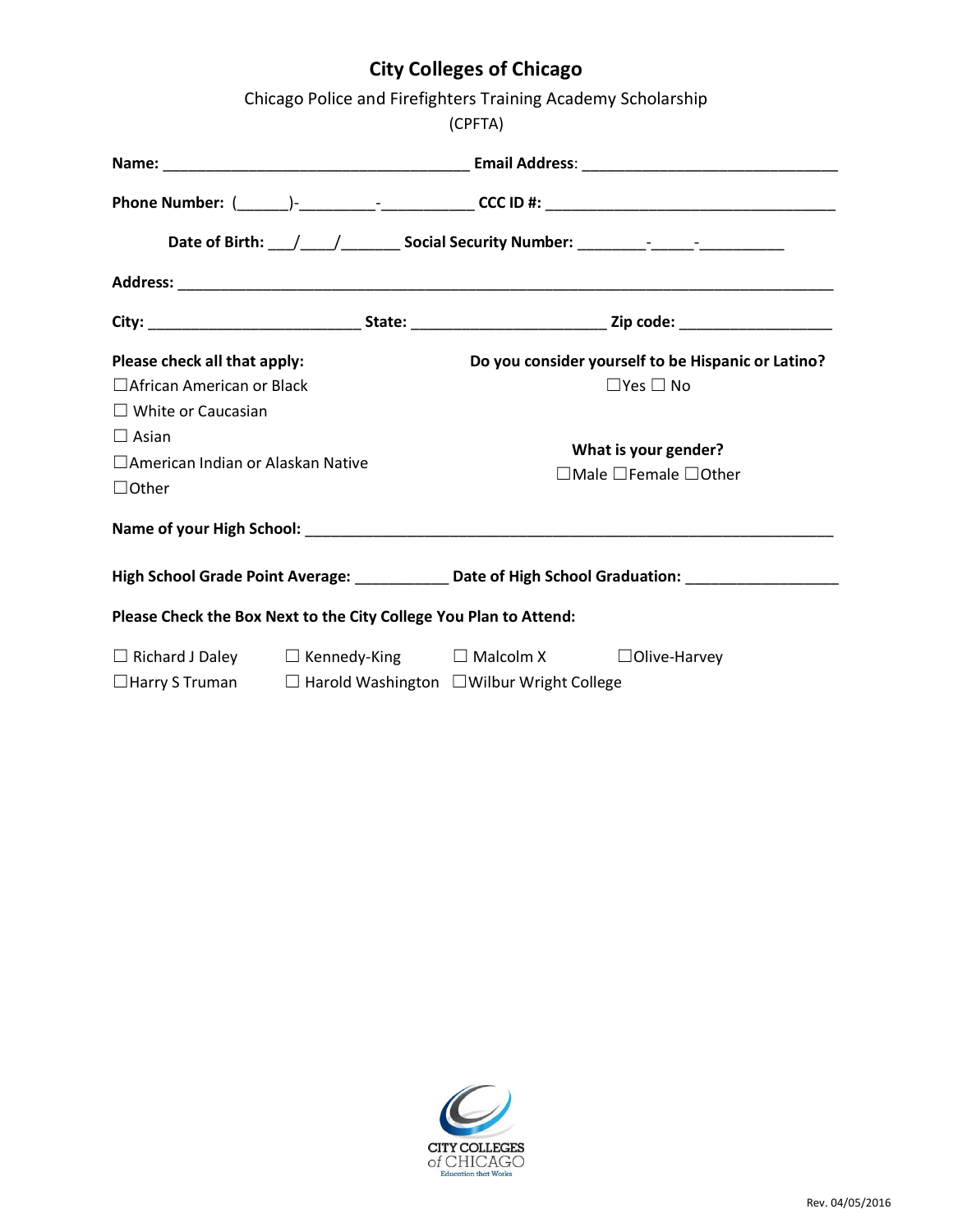## **City Colleges of Chicago**

## Chicago Police and Firefighters Training Academy Scholarship

(CPFTA)

## **This scholarship is provided by the City Colleges of Chicago for CPFTA students who:**

- Graduated from the Chicago Police and Firefighters Training Academy
- Have Proof of Chicago Residency
- Graduate High School with a 3.0 GPA
- Enroll in a degree granting program
- Submit a Free Application for Federal Student Aid (FAFSA)
- Submit a CPFTA Certificate of Completion

Eligible awardees must maintain enrollment in a degree granting program during the award period. The scholarship will cover the cost of tuition and fees associated with college credit course work. The scholarship may be used in the fall and spring terms only. The scholarship is not available for the summer semester. The scholarship is renewable for two consecutive semesters: however, students must apply each semester (by completing the scholarship renewal process in the Student Services Office) and maintain the required grade point to qualify for continued eligibility.

The Chicago Police and Firefighters Training Academy Scholarship are tuition and fee-based scholarships. Students whose tuition expense is met through the Pell Grant, Monetary Award Program (MAP) or other financial awards are not eligible to receive this scholarship. Students with remaining need after financial aid funds have been applied will have the difference of the applicable charges paid by the CPFTA Scholarship.

### **All applicants must:**

- 1. Enroll in one of the City Colleges of Chicago
- 2. Graduate from the Police and Firefighters Training Academy
- 3. Students must have a minimum ACT test score of 17 or higher in Math and English indicating the student is completion-ready\*.
- 4. Provide documentation supporting listed Awards, Honors, participation in Student Organizations, Activities, etc.
- 5. Provide CPFTA Certificate of Completion

### \*What is completion-ready?

Completion-ready means a student's test scores indicate he or she can take developmental education courses, get to college-level work, and earn an associate degree within three years of enrolling at City Colleges.

### **This Scholarship is not available to CPS High School Graduates.**